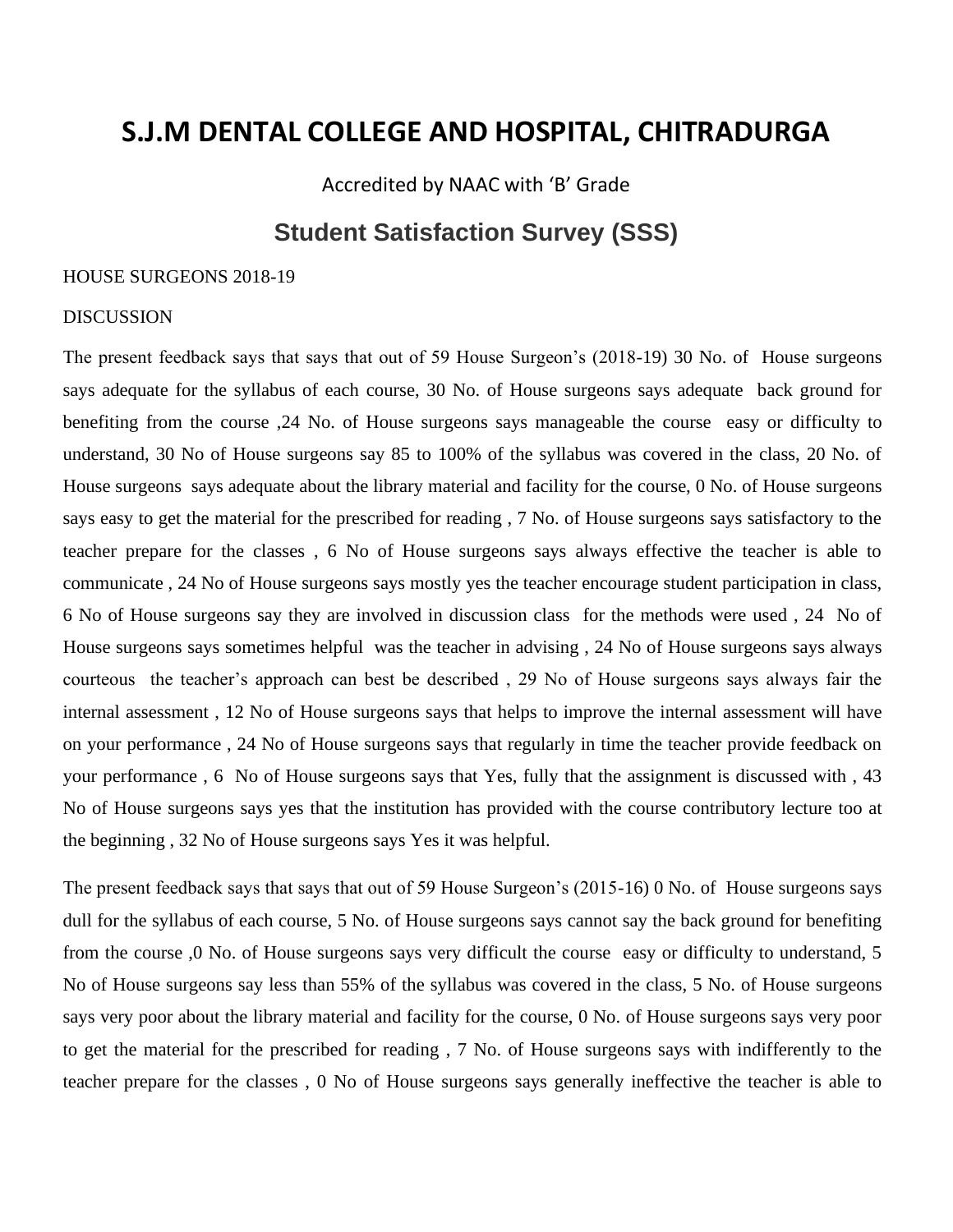communicate , 35 No of House surgeons says not at all the teacher encourage student participation in class, 12 No of House surgeons say they did not encourage in discussion class for the methods were used , 0 No of House surgeons says did not advise was the teacher in advising , 0 No of House surgeons says cannot say how courteous the teacher's approach can best be described , 12 No of House surgeons says discouraging the internal assessment , 24 No of House surgeons says that often /late helps to improve the internal assessment will have on your performance , 24 No of House surgeons says that often late in time the teacher provide feedback on your performance , 24 No of House surgeons says that not at all discussed , fully that the assignment is discussed with us , 16 No of House surgeons says no that we have provided with the course contributory lecture too at the beginning , 11 No of House surgeons says Yes it was not helpful.

#### RESOLUTION

The institution has introduced smart board to the class room for better understanding ,all staffs are instructed to complete the RGUHS syllabus with in the period (Teaching plan),new edition textbooks and journals are ordered to the library, Teachers have started encouraging the students to participate during classes ( Smart board ,ICT material) All department internal question papers are made available in library , All soft and hard copy of assignments are discussed with the students ( Seminar presentation , model preparation , poster preparation).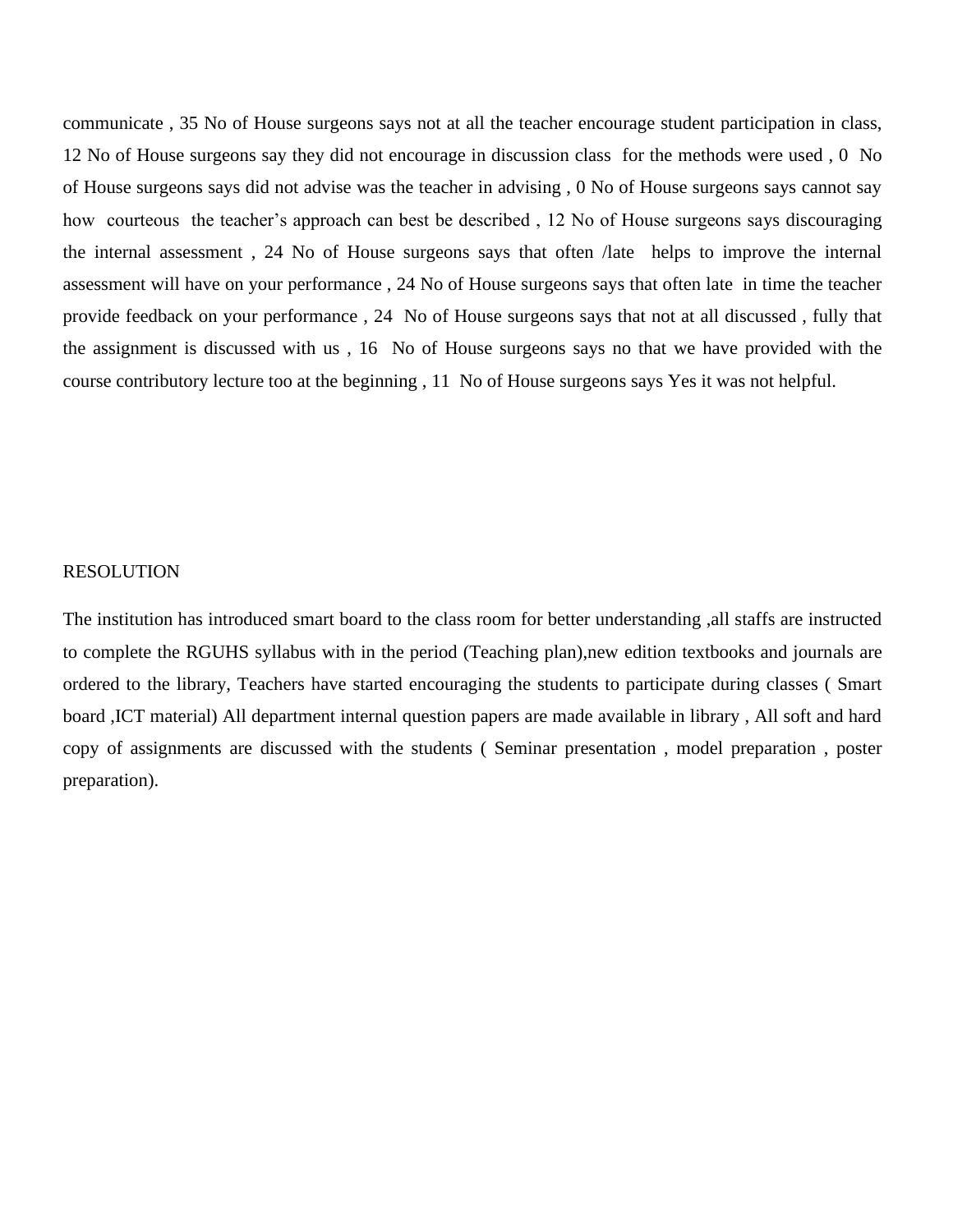Accredited by NAAC with 'B' Grade

## **Statistical analysis of questionnaires for feedback from students**

## **(Questionnaire no.1)**

### **DENTAL I BDS 2018-2019**

| SI.       | <b>PARAMETERS</b>                                                                                                             | <b>VERY GOOD</b> | <b>GOOD</b> | <b>SATISFACT</b> | UN-                 |
|-----------|-------------------------------------------------------------------------------------------------------------------------------|------------------|-------------|------------------|---------------------|
| <b>NO</b> |                                                                                                                               |                  |             | <b>ORY</b>       | <b>SATISFACTORY</b> |
| 1.        | Depth of the course content<br>including project work if any                                                                  | 45               | 11          | 3                | $\Omega$            |
| 2.        | Extent of coverage of course                                                                                                  | 33               | 15          | 8                | 3                   |
| 3.        | Applicability/relevance to real<br>life situations                                                                            | 34               | 14          | $\overline{7}$   | $\overline{4}$      |
| 4.        | Learning value (in terms of<br>knowledge,<br>Concepts, manual skills,<br>analytical abilities and<br>broadening perspectives) | 30               | 13          | 10               | 6                   |
| 5.        | Clarity and relevance of textual<br>reading material                                                                          | 35               | 10          | 10               | $\overline{4}$      |
| 6.        | Relevance of additional source<br>material (Library)                                                                          | 32               | 15          | 5                | $\overline{7}$      |
| 7.        | Extend of effort required by<br>students                                                                                      | 30               | 15          | 10               | 4                   |
| 8.        | Overall rating                                                                                                                | 33               | 15          | 7                | $\overline{4}$      |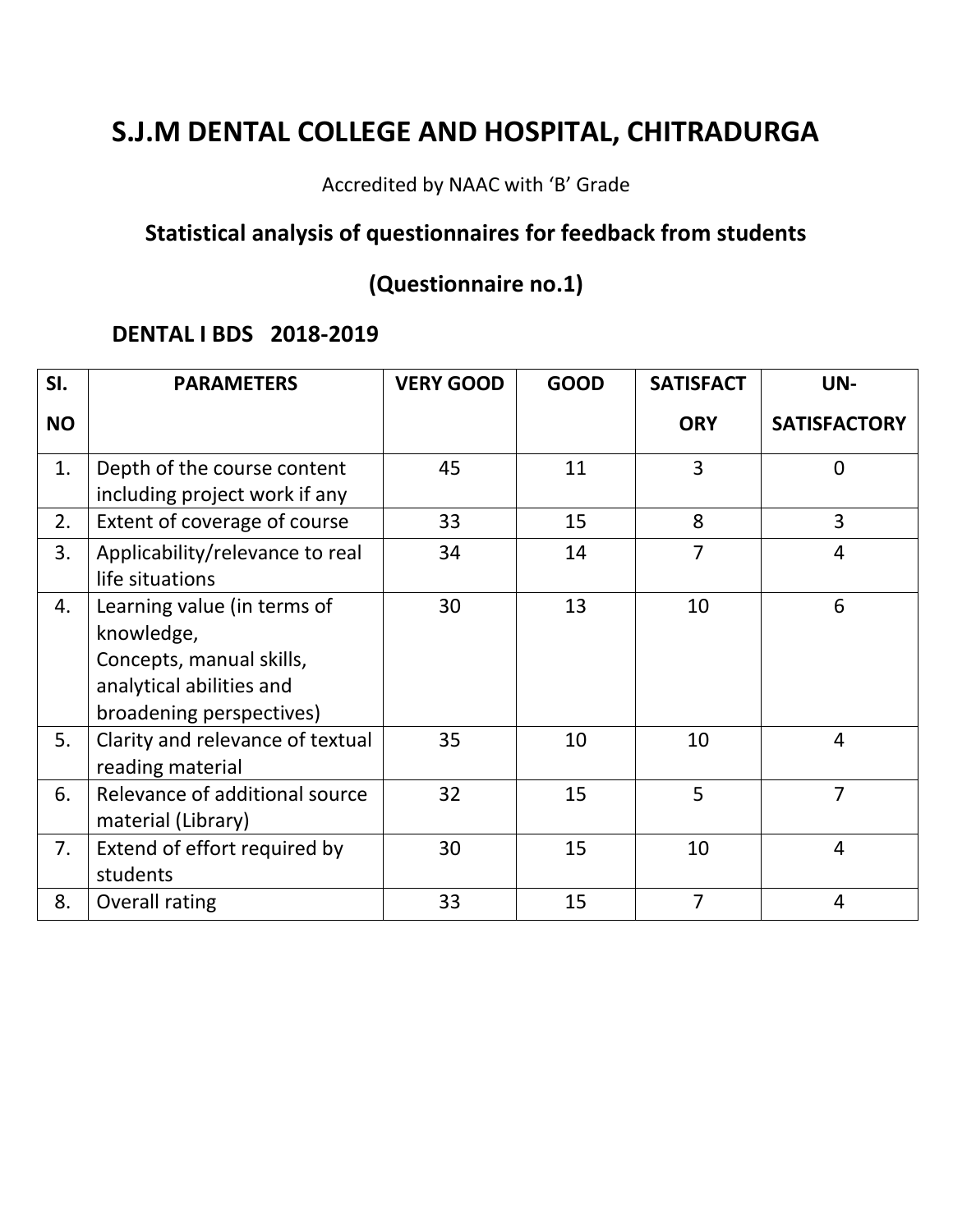The present feedback says that out of 59students (2018-2019) 45 No. of students says very good for depth of the course and 33 No. of students says very good for extent of coverage of course, 34 No. of students says very good for applicability and 35 No. of students says very good for clarity and 32No.of students says very good for additional source material, and 30 No. of students says very good for effort required by students and 33 No. of students says very good for overall rating.

The present feedback says that out of 59 students (2018-2019) 0 No. of students says unsatisfied for depth of the course and 3 No. of students says unsatisfied for extent of coverage of course, 4 No. of students says unsatisfied for applicability and 4 No. of students says unsatisfied for clarity and 7 No. of students says unsatisfied for additional source material, and 4 No. of students says unsatisfied for effort required by students and 4 No. of students says very unsatisfied for overall rating.

### RESOLUTION

The institution has introduced smart board to the class room for better understanding, new addition textbooks and journals are ordered for new copy to the library, all department  $I<sup>st</sup>$ ,  $II<sup>nd</sup>$ ,  $III<sup>rd</sup>$  internal question paper are made available in library, helinet facility is provided to the students.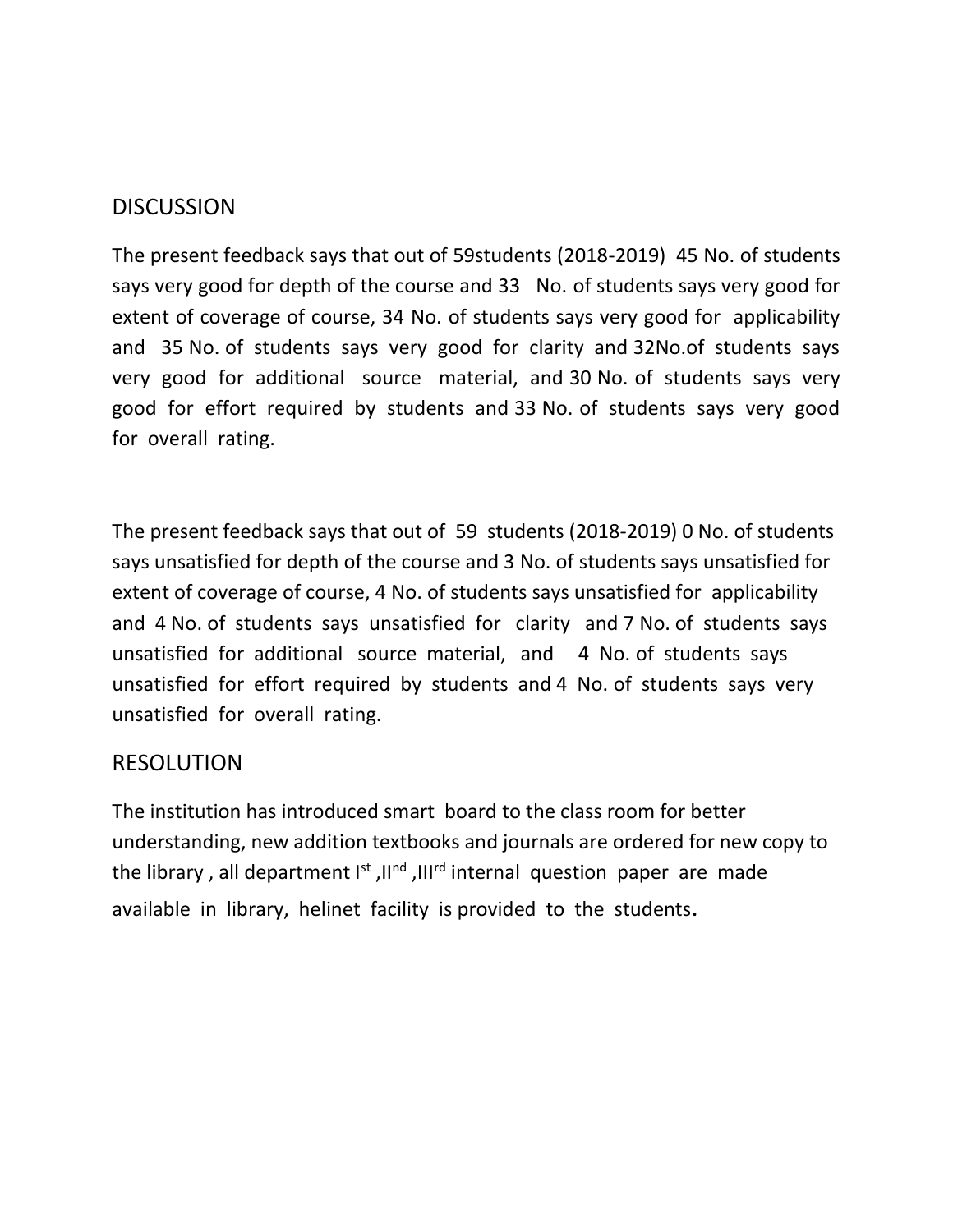Accredited by NAAC with 'B' Grade

## **Statistical analysis of questionnaires for feedback from students**

# **(Questionnaire no.1)**

### **DENTAL II BDS 2018-2019**

| SI.       | <b>PARAMETERS</b>                                                                                                             | <b>VERY GOOD</b> | <b>GOOD</b> | <b>SATISFACT</b> | UN-                 |
|-----------|-------------------------------------------------------------------------------------------------------------------------------|------------------|-------------|------------------|---------------------|
| <b>NO</b> |                                                                                                                               |                  |             | <b>ORY</b>       | <b>SATISFACTORY</b> |
| 1.        | Depth of the course content<br>including project work if any                                                                  | 40               | 20          | 8                | 1                   |
| 2.        | Extent of coverage of course                                                                                                  | 41               | 21          | $\overline{7}$   | $\overline{0}$      |
| 3.        | Applicability/relevance to real<br>life situations                                                                            | 40               | 18          | 10               | $\mathbf{1}$        |
| 4.        | Learning value (in terms of<br>knowledge,<br>Concepts, manual skills,<br>analytical abilities and<br>broadening perspectives) | 30               | 32          | 5                | $\overline{2}$      |
| 5.        | Clarity and relevance of textual<br>reading material                                                                          | 41               | 19          | $\overline{7}$   | $\overline{2}$      |
| 6.        | Relevance of additional source<br>material (Library)                                                                          | 39               | 15          | 11               | $\overline{4}$      |
| 7.        | Extend of effort required by<br>students                                                                                      | 40               | 17          | 10               | $\overline{2}$      |
| 8.        | Overall rating                                                                                                                | 38               | 18          | 12               | $\mathbf{1}$        |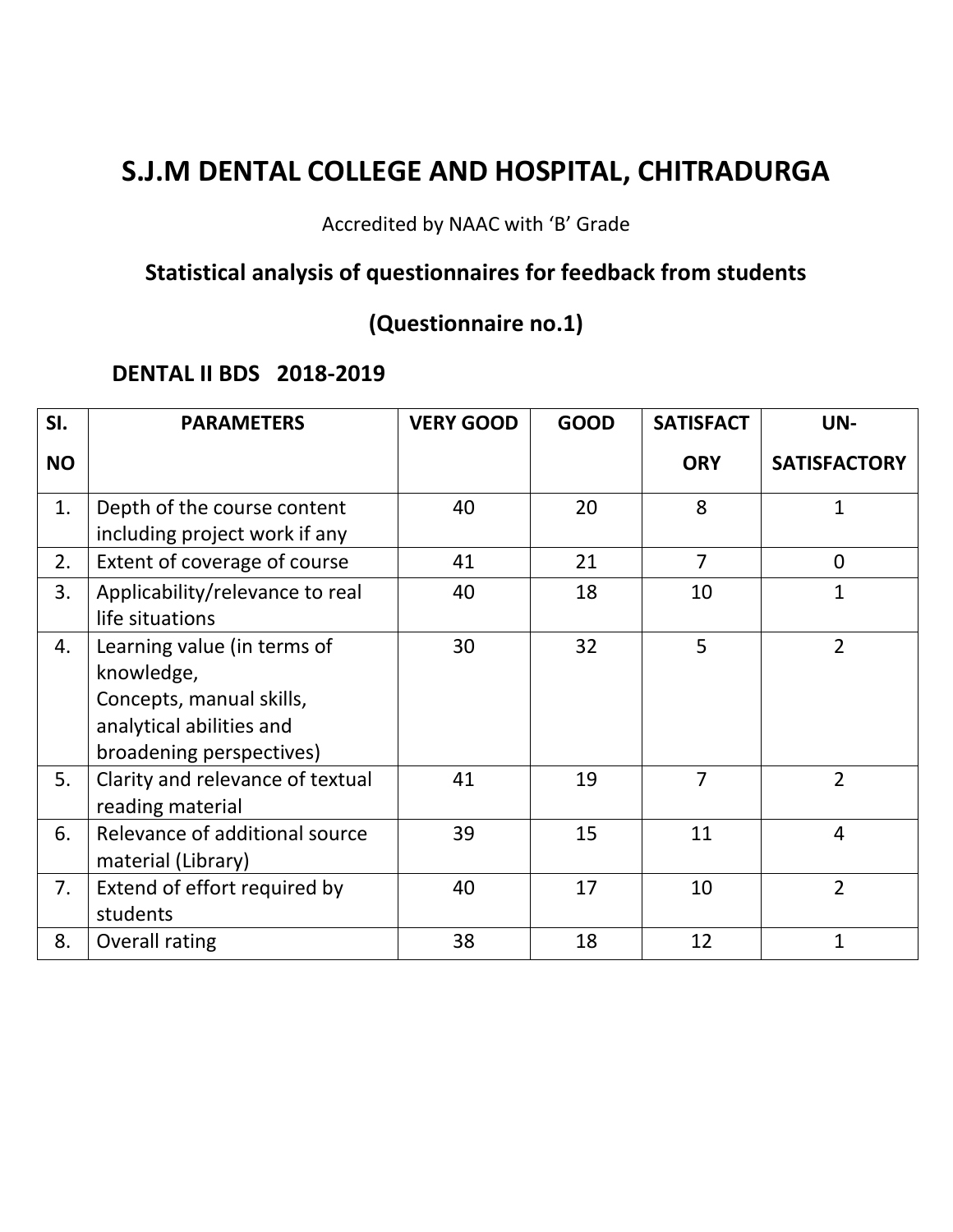The present feedback says that out of 69 students (2018-2019) 40 No. of students says very good for depth of the course and 41 No. of students says very good for extent of coverage of course, 40 No. of students says very good for applicability and 41 No. of students says very good for clarity and 39 No. of students says very good for additional source material, and 40 No. of students says very good for effort required by students and 38 No. of students says very good for overall rating.

The present feedback says that out of 69 students (2018-2019) 1 No. of students says unsatisfied for depth of the course and 0 No. of students says unsatisfied for extent of coverage of course, 1 No. of students says unsatisfied for applicability and 2 No. of students says unsatisfied for clarity and 4 No. of students says unsatisfied for additional source material, and 2 No. of students says unsatisfied for effort required by students and 1 No. of students says very unsatisfied for overall rating.

### RESOLUTION

The institution has introduced smart board to the class room for better understanding, new addition textbooks and journals are ordered for new copy to the library, all department  $I<sup>st</sup>$ ,  $II<sup>nd</sup>$ ,  $III<sup>rd</sup>$  internal question paper are made available in library, helinet facility is provided to the students.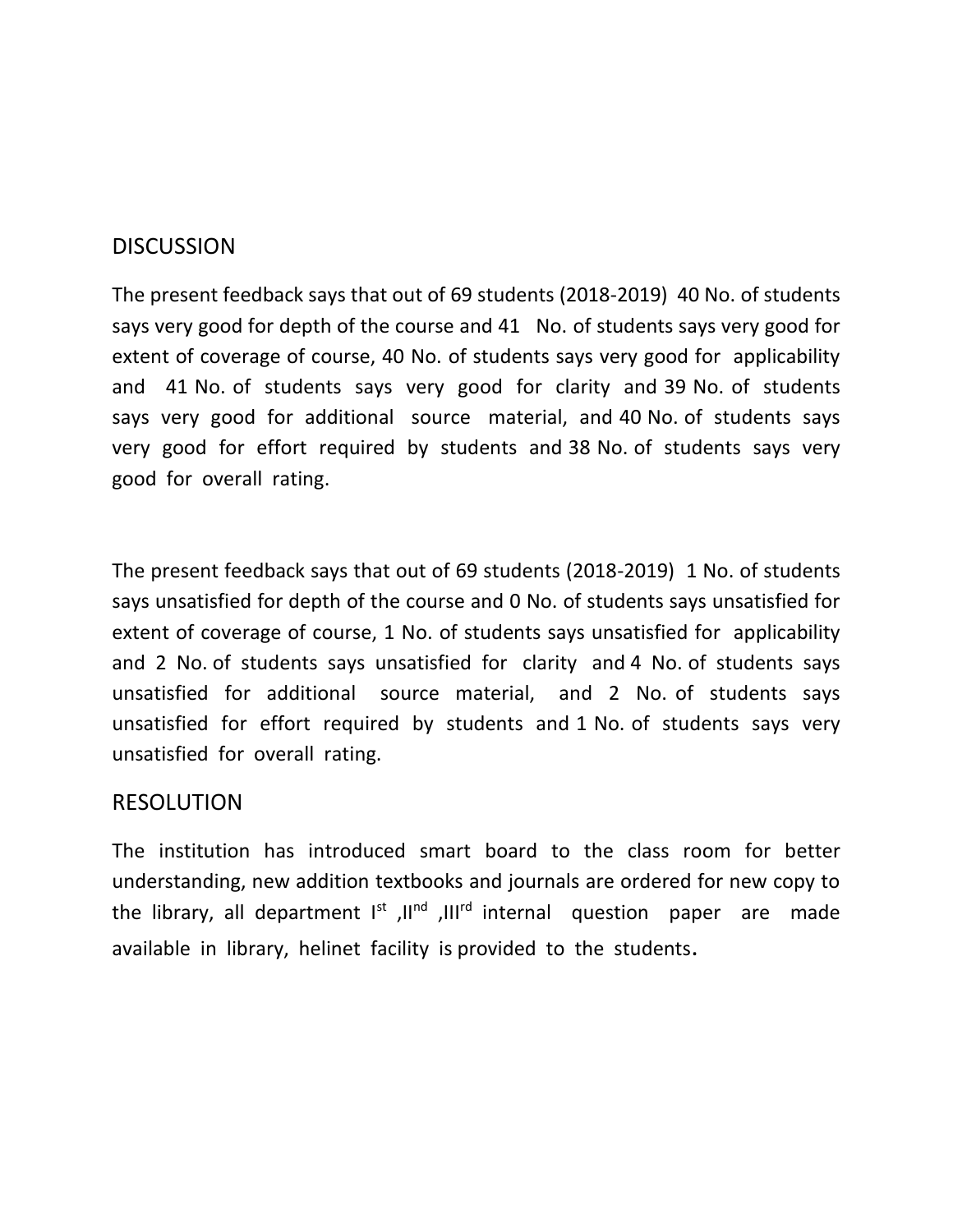### Accredited by NAAC with 'B' Grade

# **Statistical analysis of questionnaires for feedback from students**

# **(Questionnaire no.1)**

### **DENTAL III BDS 2018-2019**

| SI.       | <b>PARAMETERS</b>                                                                                                             | <b>VERY GOOD</b> | <b>GOOD</b> | <b>SATISFACT</b> | UN-                 |
|-----------|-------------------------------------------------------------------------------------------------------------------------------|------------------|-------------|------------------|---------------------|
| <b>NO</b> |                                                                                                                               |                  |             | <b>ORY</b>       | <b>SATISFACTORY</b> |
| 1.        | Depth of the course content<br>including project work if any                                                                  | 20               | 17          | $\overline{7}$   | 1                   |
| 2.        | Extent of coverage of course                                                                                                  | 14               | 20          | 10               | $\mathbf{1}$        |
| 3.        | Applicability/relevance to real<br>life situations                                                                            | 21               | 18          | 5                | $\mathbf{1}$        |
| 4.        | Learning value (in terms of<br>knowledge,<br>Concepts, manual skills,<br>analytical abilities and<br>broadening perspectives) | 22               | 17          | 6                | $\overline{0}$      |
| 5.        | Clarity and relevance of textual<br>reading material                                                                          | 20               | 15          | 9                | $\mathbf{1}$        |
| 6.        | Relevance of additional source<br>material (Library)                                                                          | 21               | 14          | 8                | $\overline{2}$      |
| 7.        | Extend of effort required by<br>students                                                                                      | 19               | 17          | 7                | $\overline{2}$      |
| 8.        | Overall rating                                                                                                                | 22               | 16          | $\overline{7}$   | $\overline{0}$      |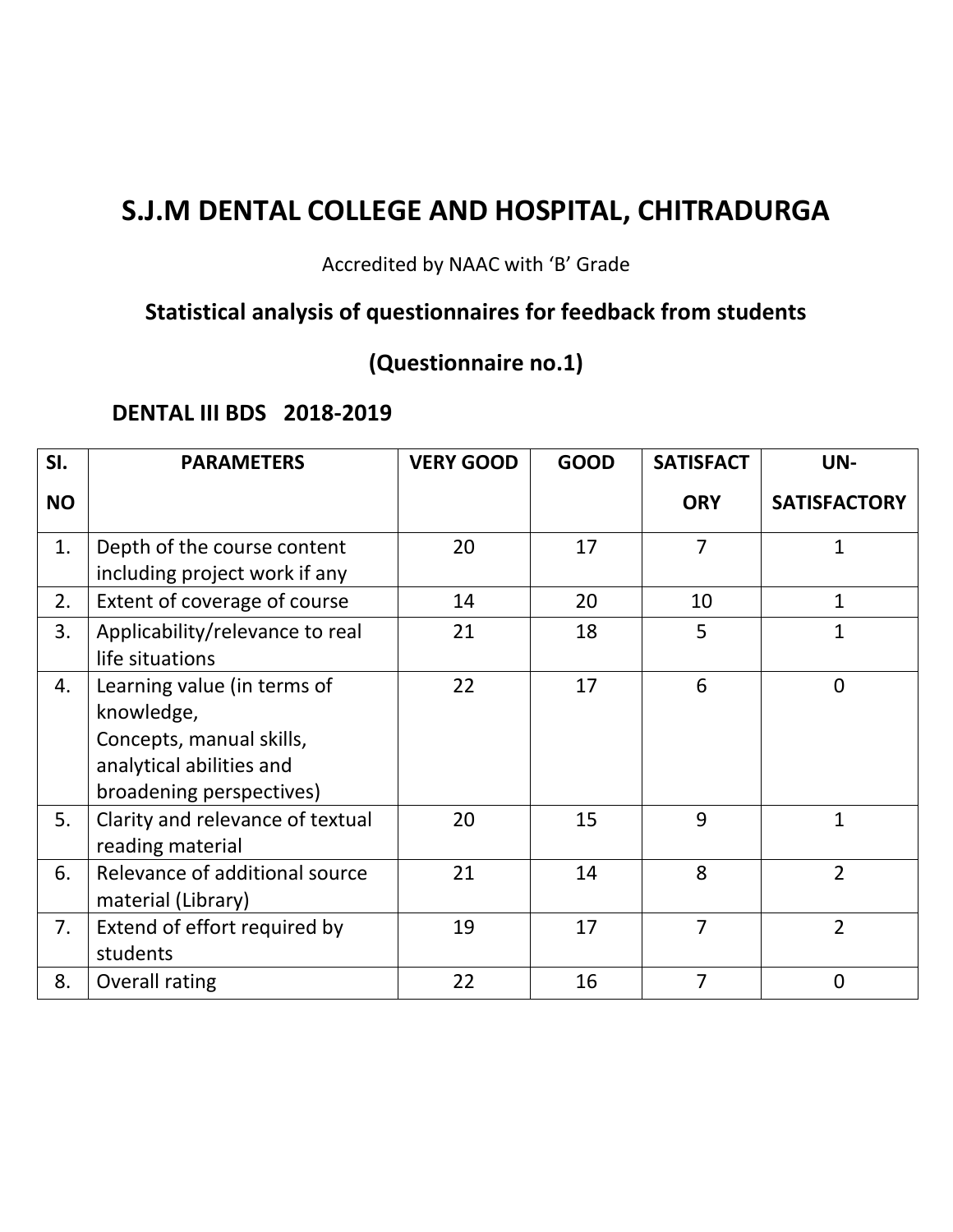The present feedback says that out of 45 students (2018-2019) 20 No. of students says very good for depth of the course and 14No.of students says very good for extent of coverage of course, 21 No. of students says very good for applicability and 20 No. of students says very good for clarity and 21 No. of students says very good for additional source material, and 19 No. of students says very good for effort required by students and 22 No. of students says very good for overall rating.

The present feedback says that out of 45 students (2018-2019) 1 No. of students says unsatisfied for depth of the course and 1 No. of students says unsatisfied for extent of coverage of course, 1 No. of students says unsatisfied for applicability and 1 No. of students says unsatisfied for clarity and 2 No. of students says unsatisfied for additional source material, and 2 No. of students says unsatisfied for effort required by students.

### RESOLUTION

The institution has introduced smart board to the class room for better understanding, new addition textbooks and journals are ordered for new copy to the library, all department  $I^{st},II^{nd}$ ,  $III^{rd}$  internal question paper are made available in library, helinet facility is provided to the students.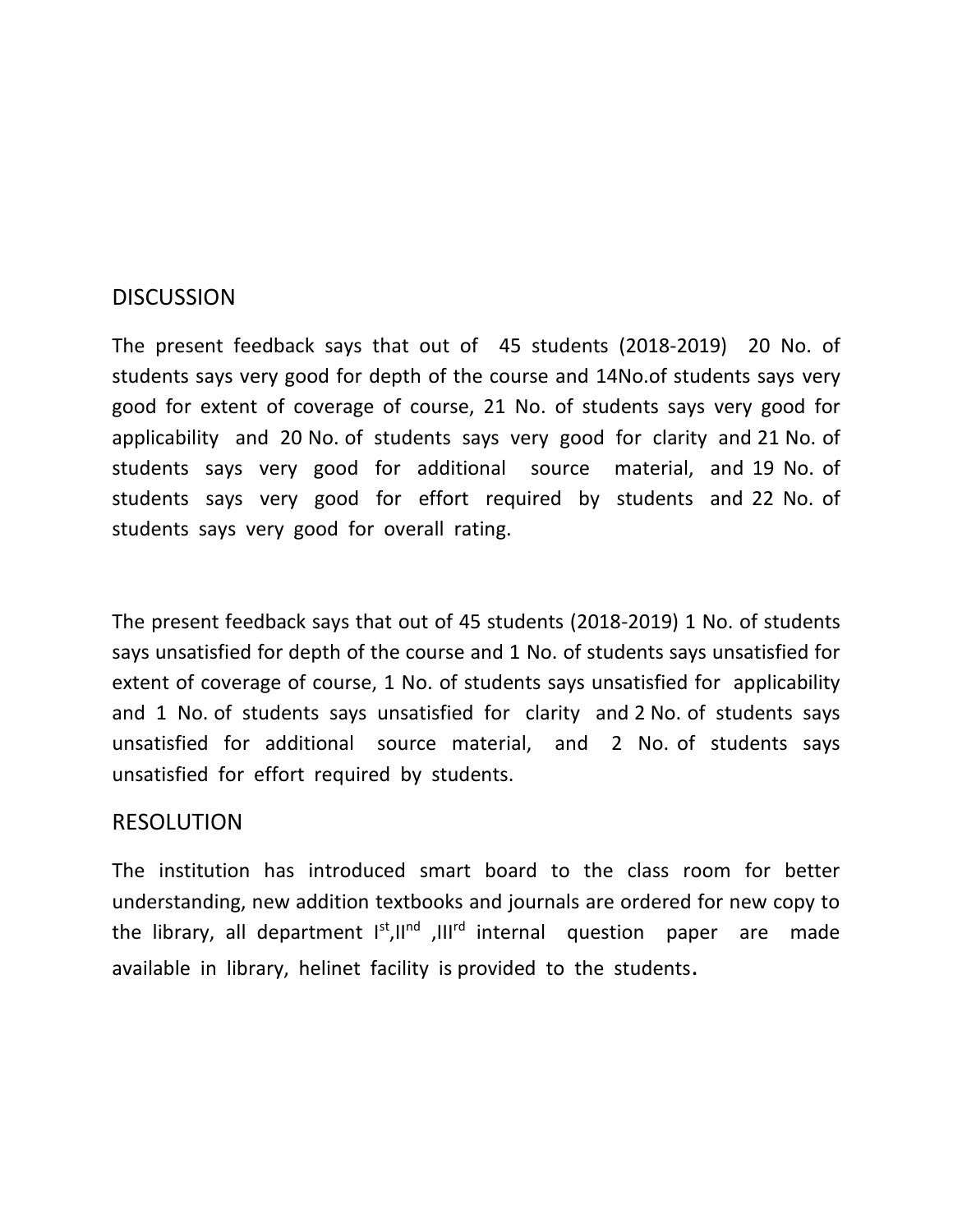### Accredited by NAAC with 'B' Grade

# **Statistical analysis of questionnaires for feedback from students**

# **(Questionnaire no.1)**

### **DENTAL IV BDS 2018-2019**

| SI.       | <b>PARAMETERS</b>                                                                                                             | <b>VERY GOOD</b> | <b>GOOD</b> | <b>SATISFACT</b> | UN-                 |
|-----------|-------------------------------------------------------------------------------------------------------------------------------|------------------|-------------|------------------|---------------------|
| <b>NO</b> |                                                                                                                               |                  |             | <b>ORY</b>       | <b>SATISFACTORY</b> |
| 1.        | Depth of the course content<br>including project work if any                                                                  | 23               | 21          | 11               | 4                   |
| 2.        | Extent of coverage of course                                                                                                  | 22               | 20          | 17               | $\mathbf{1}$        |
| 3.        | Applicability/relevance to real<br>life situations                                                                            | 28               | 20          | 10               | $\overline{2}$      |
| 4.        | Learning value (in terms of<br>knowledge,<br>Concepts, manual skills,<br>analytical abilities and<br>broadening perspectives) | 25               | 23          | $\overline{7}$   | 5                   |
| 5.        | Clarity and relevance of textual<br>reading material                                                                          | 24               | 20          | 14               | $\overline{2}$      |
| 6.        | Relevance of additional source<br>material (Library)                                                                          | 26               | 22          | 8                | $\overline{4}$      |
| 7.        | Extend of effort required by<br>students                                                                                      | 22               | 20          | 14               | $\overline{4}$      |
| 8.        | Overall rating                                                                                                                | 30               | 22          | 8                | $\overline{0}$      |